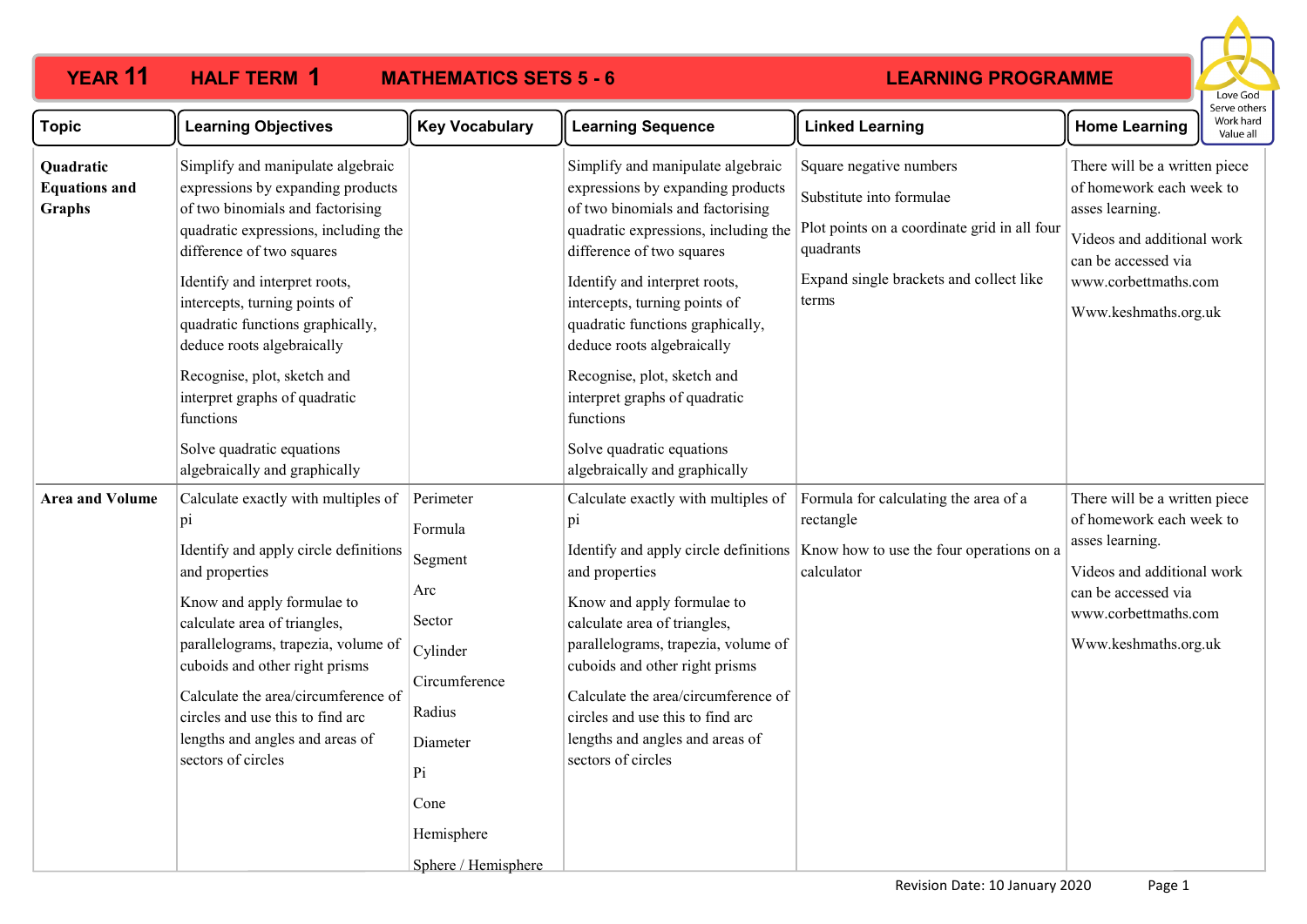### **YEAR 11 HALF TERM MATHEMATICS SETS 5 - 6 HAIFTERM 1 LEARNING PROGRAMME** Love God Serve others **Topic Learning Objectives Key Vocabulary Learning Sequence Linked Learning Home Learning** Work hard Value all Apply the four operations to How to calculate the four operations with There will be a written piece Mixed Apply the four operations to **Indices and Standard Form** proper, improper fractions and proper, improper fractions and fractions of homework each week to Improper mixed numbers mixed numbers asses learning. Write powers of 10 in index form and Indices Videos and additional work Calculate with roots and integer Calculate with roots and integer recognise and recall power of 10 Standard form indices indices can be accessed via Recall the index laws www.corbettmaths.com Power Calculate exactly with fractions Calculate exactly with fractions Www.keshmaths.org.uk Reciprocal Calculate with and interpret Calculate with and interpret standard from standard from index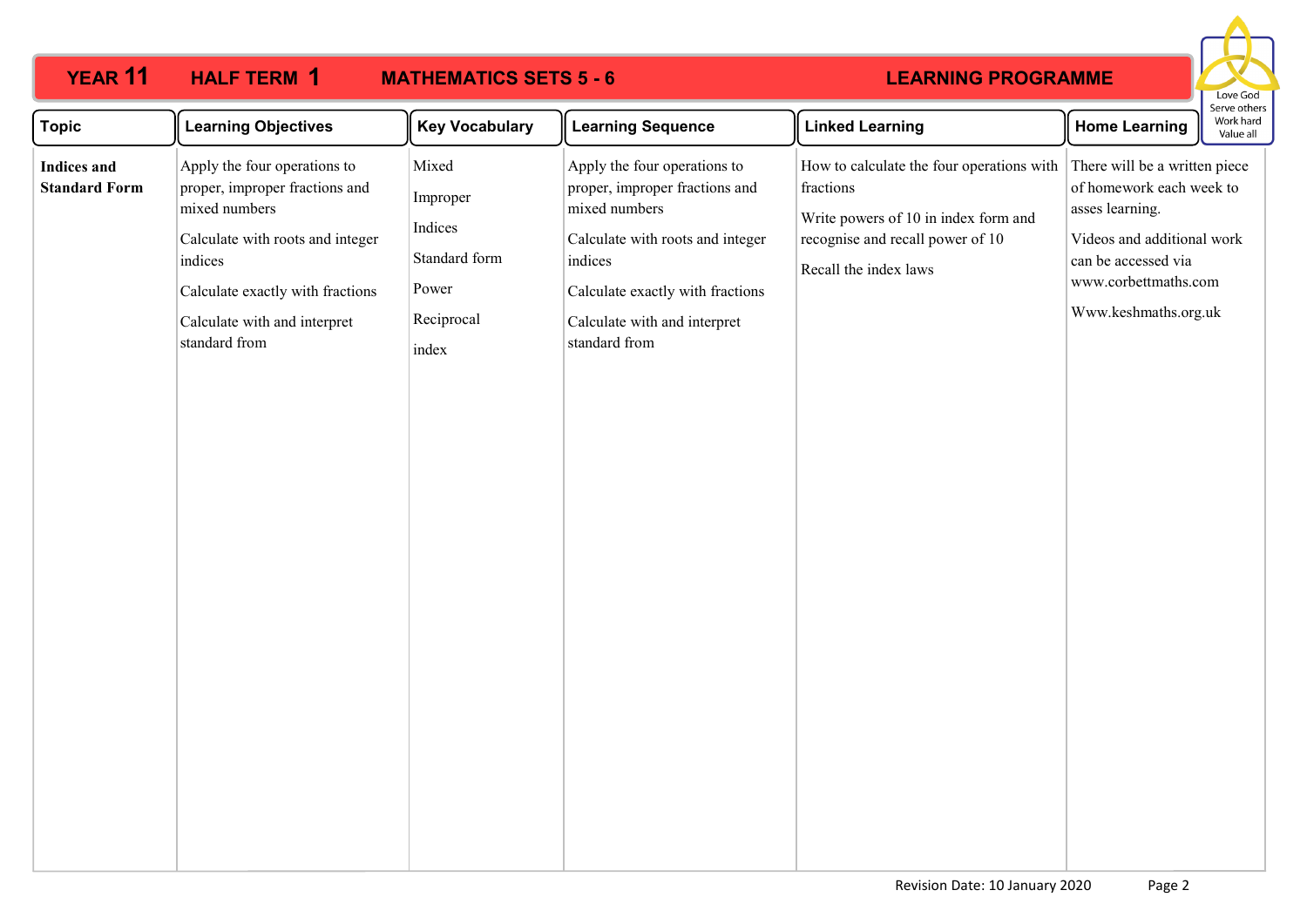### **YEAR 11 HALF TERM MATHEMATICS SETS 5 - 6 HALF TERM 2**

## **LEARNING PROGRAMME**



| <b>Topic</b>                                    | <b>Learning Objectives</b>                                                                                                                                                                                                                                                                                                                                                                                                                                                                                                                                                                  | <b>Key Vocabulary</b>                                                                        | <b>Learning Sequence</b>                                                                                                                                                                                                                                                                                                                                                                                                                                                                                                                                                                    | <b>Linked Learning</b>                                                                                                                                                                                                                                                                                                                                        | <b>Home Learning</b>                                                                                                                                                              | יכו עכ טנווכו.<br>Work hard<br>Value all |
|-------------------------------------------------|---------------------------------------------------------------------------------------------------------------------------------------------------------------------------------------------------------------------------------------------------------------------------------------------------------------------------------------------------------------------------------------------------------------------------------------------------------------------------------------------------------------------------------------------------------------------------------------------|----------------------------------------------------------------------------------------------|---------------------------------------------------------------------------------------------------------------------------------------------------------------------------------------------------------------------------------------------------------------------------------------------------------------------------------------------------------------------------------------------------------------------------------------------------------------------------------------------------------------------------------------------------------------------------------------------|---------------------------------------------------------------------------------------------------------------------------------------------------------------------------------------------------------------------------------------------------------------------------------------------------------------------------------------------------------------|-----------------------------------------------------------------------------------------------------------------------------------------------------------------------------------|------------------------------------------|
| Congruence,<br>Similarity and<br><b>Vectors</b> | Express a multiplicative<br>relationship between two quantities<br>as a ratio or a fraction<br>Compare lengths, areas and<br>volumes using ration notation<br>Make links to similarity and scale<br>factor<br>Use basic congruence criteria for<br>triangles<br>Apply known angle and shape facts<br>to obtain simple proofs<br>Identify, describe and construct<br>congruent and similar shapes<br>Describe translations as 2D vectors<br>Apply addition and subtraction of<br>vectors, multiplication by vectors<br>by a scalar and diagrammatic and<br>column representations of vectors | Vector<br>Direction<br>Magnitude<br>Scalar<br>Multiple<br>Collinear<br>Congruence<br>similar | Express a multiplicative<br>relationship between two quantities<br>as a ratio or a fraction<br>Compare lengths, areas and<br>volumes using ration notation<br>Make links to similarity and scale<br>factor<br>Use basic congruence criteria for<br>triangles<br>Apply known angle and shape facts<br>to obtain simple proofs<br>Identify, describe and construct<br>congruent and similar shapes<br>Describe translations as 2D vectors<br>Apply addition and subtraction of<br>vectors, multiplication by vectors<br>by a scalar and diagrammatic and<br>column representations of vectors | Used column vectors when dealing with<br>translations<br>Recall and apply Pythagoras' Theorem<br>on a coordinate grid<br>Recognise and enlarge shapes and<br>calculate scale factors<br>Calculate area and volume in various<br>metric measures<br>Measure lines and angles and using<br>compasses, ruler and protractor, construct<br>standard constructions | There will be a written piece<br>of homework each week to<br>asses learning.<br>Videos and additional work<br>can be accessed via<br>www.corbettmaths.com<br>Www.keshmaths.org.uk |                                          |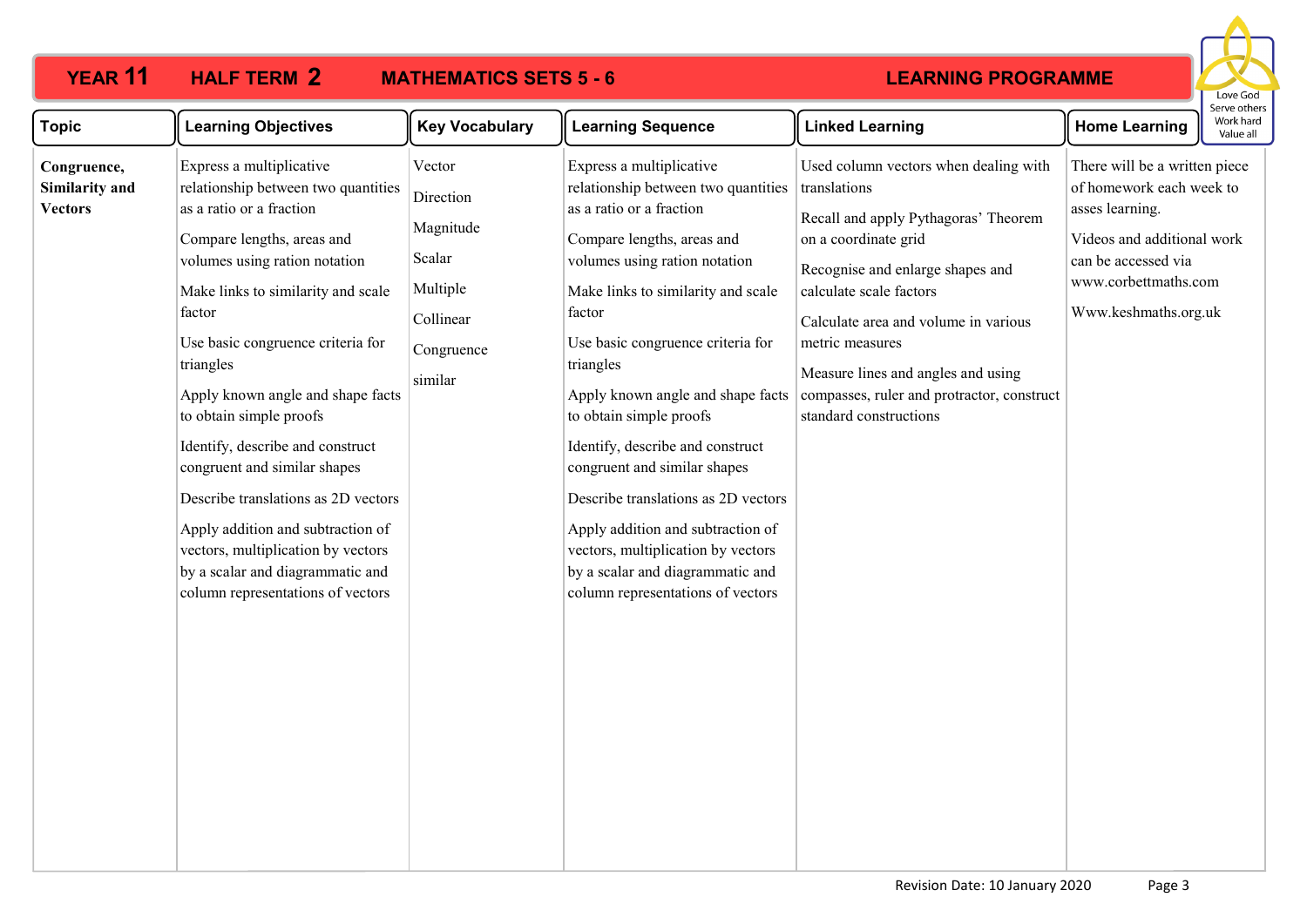### **YEAR 11 HALF TERM MATHEMATICS SETS 5 - 6 HALF TERM 2**

## **LEARNING PROGRAMME**



| <b>Learning Objectives</b>                                                                                                                                                                                                                                                                                                                          | <b>Key Vocabulary</b>                                                                                    | <b>Learning Sequence</b>                                                                                                                                                                                                                                                                                                                            | <b>Linked Learning</b>                                                                                                                                                                                                                                                   | <b>Home Learning</b>                                                                                                                                                              | Work hard<br>Value all |
|-----------------------------------------------------------------------------------------------------------------------------------------------------------------------------------------------------------------------------------------------------------------------------------------------------------------------------------------------------|----------------------------------------------------------------------------------------------------------|-----------------------------------------------------------------------------------------------------------------------------------------------------------------------------------------------------------------------------------------------------------------------------------------------------------------------------------------------------|--------------------------------------------------------------------------------------------------------------------------------------------------------------------------------------------------------------------------------------------------------------------------|-----------------------------------------------------------------------------------------------------------------------------------------------------------------------------------|------------------------|
| Rearrange formulae to change the<br>subject<br>Argue mathematically to show<br>algebraic expressions are<br>equivalent<br>Use y=mx+c fluently<br>Recognise, plot, sketch and<br>interpret graphs of reciprocals<br>Solve two linear simultaneous<br>equations<br>Recognise and interpret graphs that<br>illustrate direct and inverse<br>proportion | Reciprocal<br>Linear<br>Gradient<br>Functions<br>Direct<br>Indirect<br>Estimate<br>Simultaneous<br>proof | Rearrange formulae to change the<br>subject<br>Argue mathematically to show<br>algebraic expressions are<br>equivalent<br>Use y=mx+c fluently<br>Recognise, plot, sketch and<br>interpret graphs of reciprocals<br>Solve two linear simultaneous<br>equations<br>Recognise and interpret graphs that<br>illustrate direct and inverse<br>proportion | Be able to draw linear graphs<br>Be able to plot coordinates and sketch<br>simple functions with a table of values<br>Substitute into and solve equations<br>Experience of using formulae<br>Recall and use the hierarchy of<br>operations and use of inequality symbols | There will be a written piece<br>of homework each week to<br>asses learning.<br>Videos and additional work<br>can be accessed via<br>www.corbettmaths.com<br>Www.keshmaths.org.uk |                        |
|                                                                                                                                                                                                                                                                                                                                                     |                                                                                                          |                                                                                                                                                                                                                                                                                                                                                     |                                                                                                                                                                                                                                                                          |                                                                                                                                                                                   |                        |
|                                                                                                                                                                                                                                                                                                                                                     |                                                                                                          |                                                                                                                                                                                                                                                                                                                                                     |                                                                                                                                                                                                                                                                          |                                                                                                                                                                                   |                        |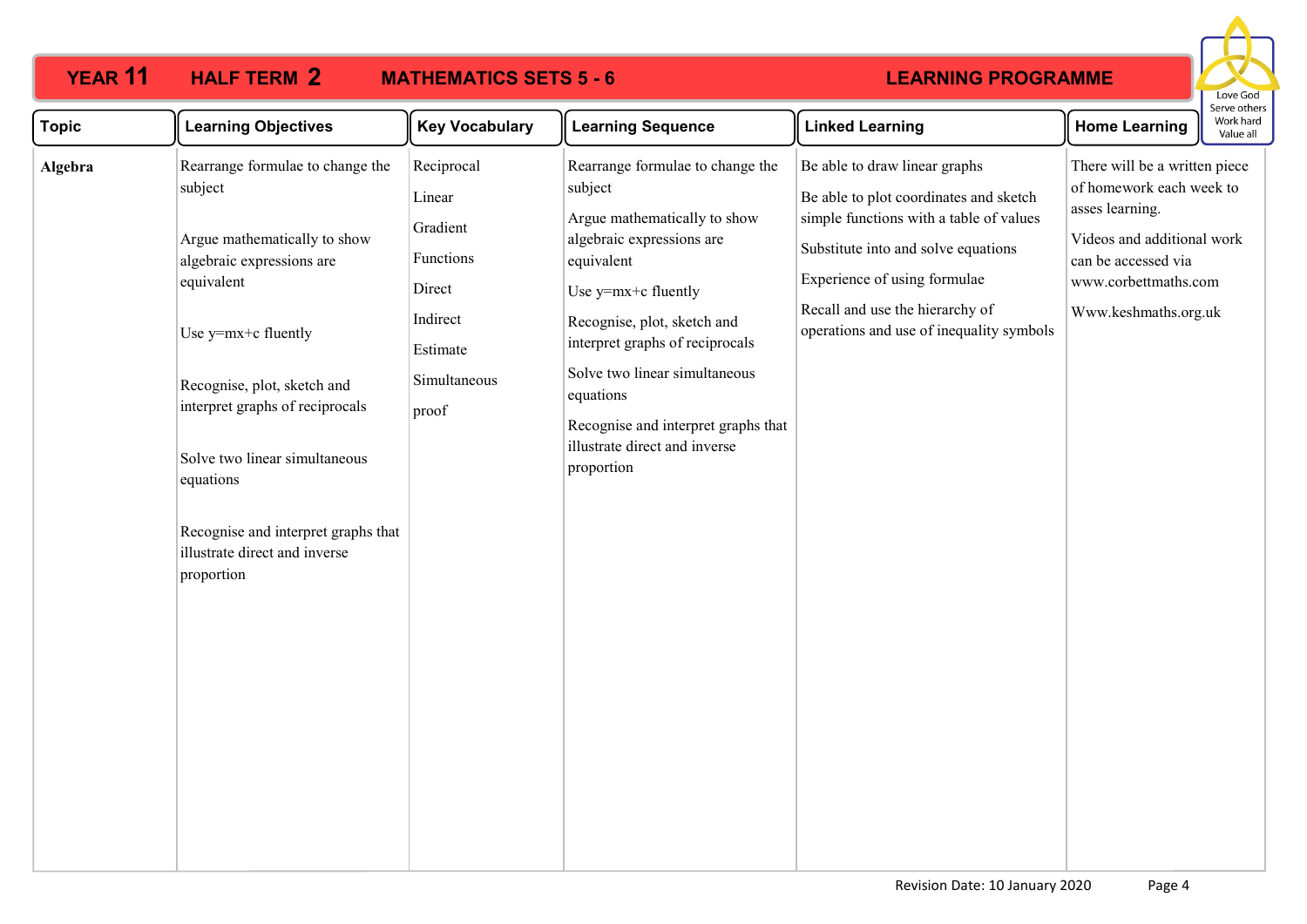| <b>YEAR 11</b>                  | <b>HALF TERM 3</b><br><b>MATHEMATICS SETS 5 - 6</b><br><b>LEARNING PROGRAMME</b>                                                          |                                                  |                                                                                                                                                 |                                                                         |                                                                                                                 | Love God                               |
|---------------------------------|-------------------------------------------------------------------------------------------------------------------------------------------|--------------------------------------------------|-------------------------------------------------------------------------------------------------------------------------------------------------|-------------------------------------------------------------------------|-----------------------------------------------------------------------------------------------------------------|----------------------------------------|
|                                 | <b>Learning Objectives</b>                                                                                                                | <b>Key Vocabulary</b>                            | <b>Learning Sequence</b>                                                                                                                        | <b>Linked Learning</b>                                                  | <b>Home Learning</b>                                                                                            | Serve others<br>Work hard<br>Value all |
| <b>Topic</b><br><b>Revision</b> | To improve upon areas of weakness Vocabulary will vary<br>identified through assessments for<br>learning in lesson and students<br>mocks. | dependent upon<br>identified by class<br>teacher | Lessons will be set by the teacher<br>following analysis of student mock<br>data to improve upon areas of<br>weakness identified for the class. | Linked learning will vary dependent upon<br>identified by class teacher | Homework will be tailored<br>towards the weaknesses of the<br>students in the class to further<br>aid progress. |                                        |
|                                 |                                                                                                                                           |                                                  |                                                                                                                                                 |                                                                         |                                                                                                                 |                                        |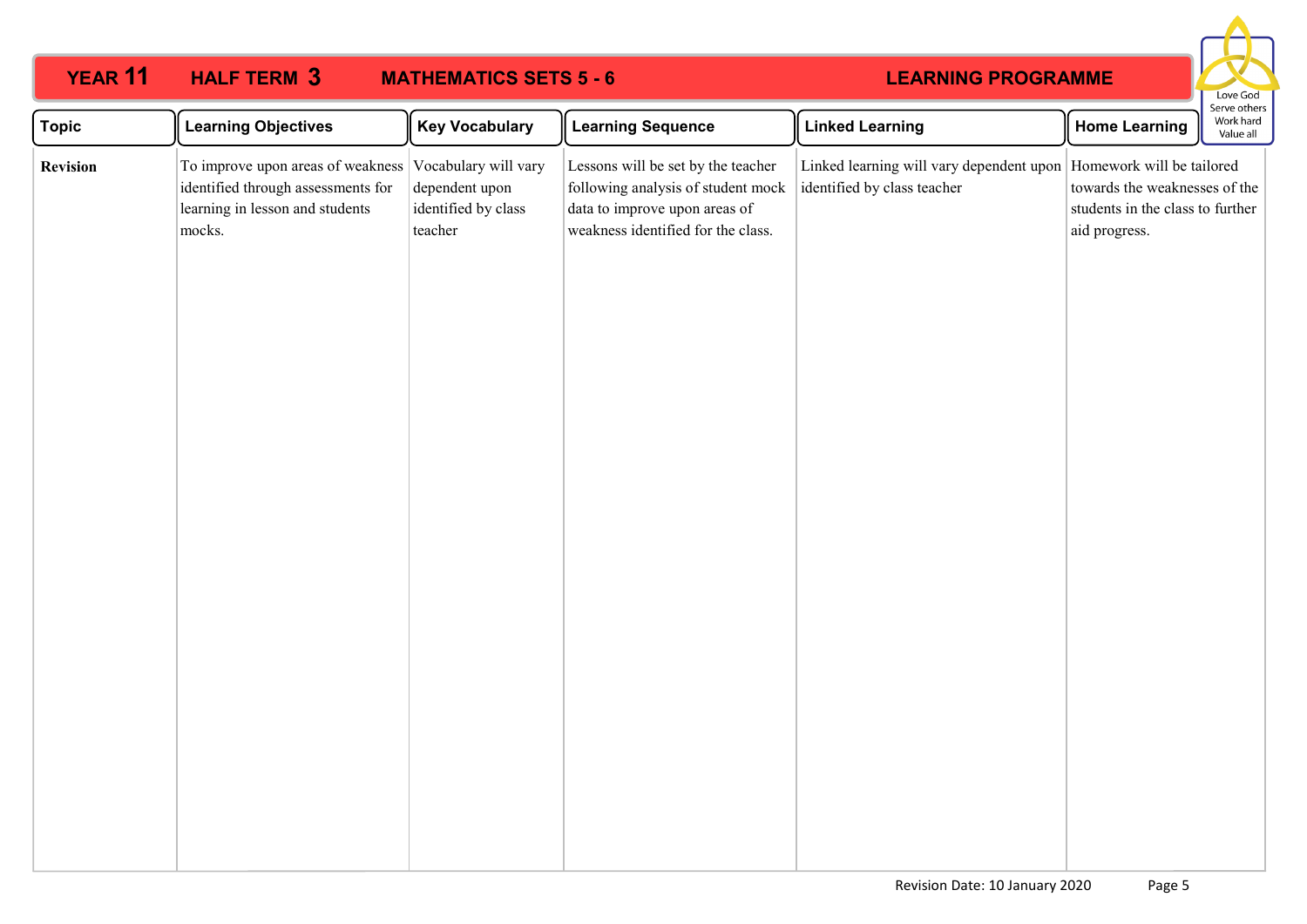| <b>YEAR 11</b>  | <b>HALF TERM 4</b>                                                                                                   | <b>MATHEMATICS SETS 5 - 6</b>                                           |                                                                                                                                                 | <b>LEARNING PROGRAMME</b>                                                                           |                                                                                    | Love God                               |
|-----------------|----------------------------------------------------------------------------------------------------------------------|-------------------------------------------------------------------------|-------------------------------------------------------------------------------------------------------------------------------------------------|-----------------------------------------------------------------------------------------------------|------------------------------------------------------------------------------------|----------------------------------------|
| <b>Topic</b>    | <b>Learning Objectives</b>                                                                                           | <b>Key Vocabulary</b>                                                   | <b>Learning Sequence</b>                                                                                                                        | <b>Linked Learning</b>                                                                              | <b>Home Learning</b>                                                               | Serve others<br>Work hard<br>Value all |
| <b>Revision</b> | To improve upon areas of weakness<br>identified through assessments for<br>learning in lesson and students<br>mocks. | Vocabulary will vary<br>dependent upon identi-<br>fied by class teacher | Lessons will be set by the teacher<br>following analysis of student mock<br>data to improve upon areas of<br>weakness identified for the class. | Linked learning will vary dependent upon   Homework will be tailored<br>identified by class teacher | towards the weaknesses of the<br>students in the class to further<br>aid progress. |                                        |
|                 |                                                                                                                      |                                                                         |                                                                                                                                                 |                                                                                                     |                                                                                    |                                        |
|                 |                                                                                                                      |                                                                         |                                                                                                                                                 |                                                                                                     |                                                                                    |                                        |
|                 |                                                                                                                      |                                                                         |                                                                                                                                                 |                                                                                                     |                                                                                    |                                        |
|                 |                                                                                                                      |                                                                         |                                                                                                                                                 |                                                                                                     |                                                                                    |                                        |